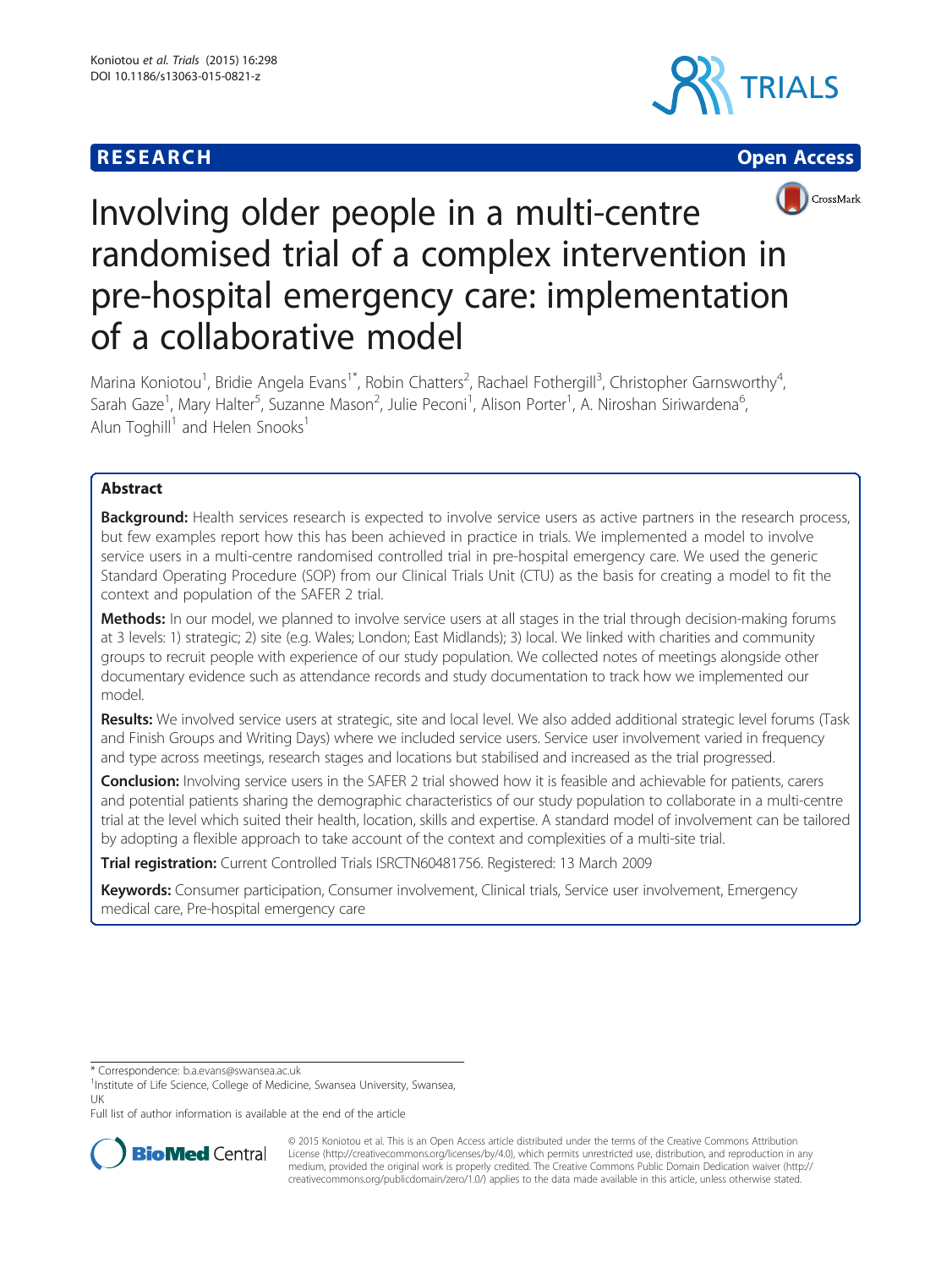#### Background

There is increased expectation that people who use health and care services should be involved in research including trials, but little evidence that this is happening in practice. Though service user involvement in health services research is growing, the majority of studies in which service users are involved are qualitative, rather than trials [\[1](#page-8-0)–[3\]](#page-8-0).

UK government policy requires involvement by service users in all research undertaken through the National Health Service (NHS) [\[4](#page-8-0)–[8\]](#page-8-0) and most national and international research funding programmes expect service users to be involved in the development and conduct of studies which are submitted to them [\[9](#page-8-0)–[11\]](#page-8-0). The network of UK Clinical Trials Units encourages service users to work with researchers in designing and undertaking trials (see [http://www.ukcrc-ctu.org.uk/?page=Patients\)](http://www.ukcrc-ctu.org.uk/?page=Patients).

Service user involvement in research has been defined as research carried out 'with' or 'by' members of the public rather than 'to', 'about' or 'for' them [[12\]](#page-8-0). Involving service users in research is encouraged to improve relevance, quality and accountability of research [[12](#page-8-0)–[16](#page-8-0)].

Guidelines recommend ways to enhance involvement to support effective input from service users and improve opportunities for positive impacts on research [[17](#page-8-0)–[19](#page-8-0)]. Guidance has also been published to support their involvement in trials [[20\]](#page-8-0). Researchers are advised to adopt a flexible approach to facilitate and enhance involvement, by considering 'different approaches within the same trial or group of trials, involving different people in different ways at different stages' [[21](#page-8-0)]. Involvement can take place at all research stages through consultation, collaboration or by service users leading the research [[12\]](#page-8-0).

A systematic review published in 2011 identified only 9 studies reporting service user involvement in the design and conduct of clinical trials. Challenges reported in these trials included: identifying service users who were representative of trial participants, particularly people who were older and frail; facilitating public understanding of trial methodology; and ensuring a participatory framework which enabled active involvement within trial resources [\[22](#page-8-0)]. A bibliometric literature review identified the most common health topic research areas to involve service users as: mental health; health of black, minority, ethnic and indigenous groups; children and parenting. In contrast, the health of older people was found to be among the research topics least likely to involve service users [[2](#page-8-0)]. Additionally, no reviews have identified studies reporting the involvement of service users in pre-hospital and emergency care research [\[2](#page-8-0), [23](#page-8-0), [24\]](#page-8-0).

Factors which enhance the quality and impact of service user involvement in research include: clarifying the role of service users; acknowledging their skills, knowledge and

experience; providing support, information and resources to enable involvement; involving people at an appropriate level; describing and acknowledging service user involvement in study reports [[25](#page-8-0), [26](#page-8-0)]. It is challenging to involve service users who are harder to reach because of illness, age, cultural background or geography [\[27\]](#page-8-0). Researchers can endeavour to ensure that involvement is accessible to all by targeted recruitment and addressing barriers caused by lack of mobility, income, information and skills [\[28\]](#page-8-0).

The SAFER 2 trial (Support and Assessment for Fall Emergency Referrals) evaluated the clinical and costeffectiveness of referral to community-based falls services by paramedics for older people who had fallen but did not require care at the emergency department (ED) [[29\]](#page-8-0). The trial, funded by the National Institute of Health Research Health Technology Assessment (NIHR HTA) programme in response to an unsustainable rise in emergency ambulance demand for non-lifethreatening emergencies, was a multi-centre pragmatic cluster-randomised controlled trial (C-RCT) led from Swansea University, with 25 participating ambulance stations across 3 study sites in Wales, London and East Midlands.

As an NIHR-funded trial, SAFER 2 was required to ensure that members of the public were actively involved throughout the research process. SAFER 2 was supported by the Swansea Clinical Trials Unit (CTU) which developed, as one of its suite of Standard Operating Procedures (SOPs), a SOP for involving service users in trials [[20\]](#page-8-0). This SOP outlined roles and processes for public involvement and recommended involving service users in all trial decision-making forums, including specific recommendations for service user representation (a minimum of two people) on structures such as the Trial Development Group (TDG) and Trial Management Group (TMG). The SOP also made recommendations for support and remuneration to service user members and was the basis for facilitating service user involvement in the SAFER 2 trial. This paper describes how we implemented a collaborative model to involve older people in the SAFER 2 multi-centre trial of a complex intervention in pre-hospital emergency care.

#### Methods

We took the Swansea CTU SOP for service user involvement in trials [[20](#page-8-0)] as our starting point. The SOP recommends levels of service user involvement in a trial at strategic management level (such as TMG) and at local management level. It also suggests researchers identify opportunities for service user input through ad hoc taskfocused meetings. We considered that this approach required modification to suit the multi-centre structure of our trial, which included site level (Wales, London, East Midlands) and local levels of implementation (delivering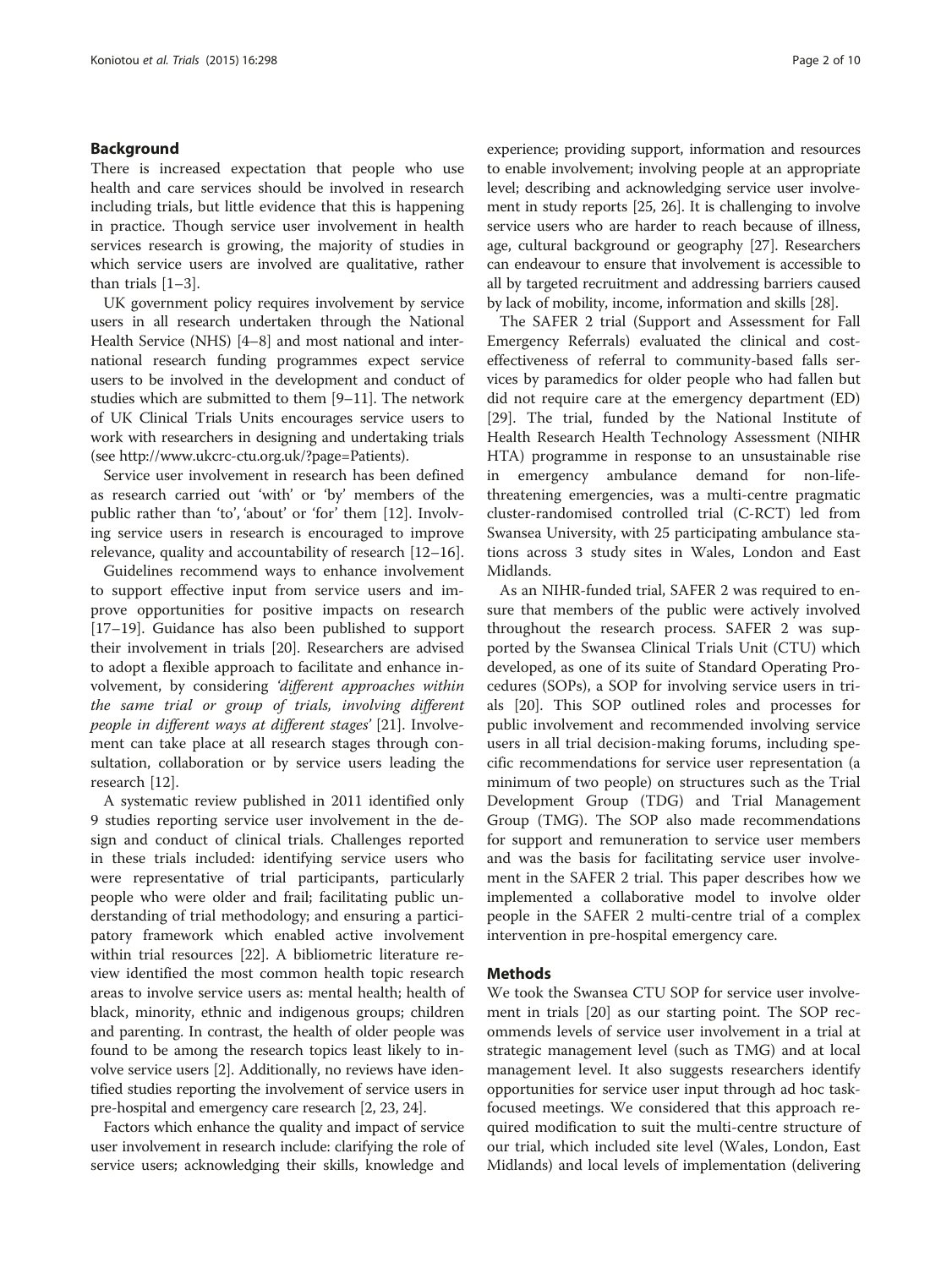the intervention on the ground to patients). At study outset, the study team agreed a plan. A researcher led its implementation and oversaw site researchers who had responsibility for service user involvement in their own areas. Advice and guidance was provided by the CTU Involvement Manager about developing and implementing the model, recruiting and supporting service users.

#### Proposed structures of involvement

We developed a model for involvement that took into account the multiple layers of a multi-site trial and allowed active involvement in overall or specific aspects of the trial. We included service users at the three levels: 1) strategic 2) site and 3) local. We defined strategic level as relating to overall management of the multicentred trial. We defined site level as relating to one of the three regions which constituted a study site: Wales; London; East Midlands. We defined local level as relating to implementation of the intervention to the patient in the community.

At Levels 1 and 2, we invited service users to be involved in the structures which we set up to manage the project:

- At Level 1, we aimed to recruit service user members to join the strategic level study meetings – TMG, Trial Steering Committee (TSC) and Data Monitoring and Ethics Committee (DMEC). All trial co-applicants and staff were invited to the TMG, where members took decisions and oversaw study management and implementation. The TSC and DMEC were independent oversight groups acting on behalf of the Project Sponsor and Project Funder to ensure the project was conducted to a rigorous standard. We included two service users on each of these groups [[6\]](#page-8-0).
- At Level 2, we recruited service users to join a Site Management Team (SMT) at each site to oversee implementation and delivery of the trial by bringing together local service users and study partners involved with delivering the intervention and collecting data at each site.

At Level 3, we created a Service User Reference Group (SURG) in each site. This had not been part of the SOP and was a new structure in our model, established in order to liaise with service users outside the formal management structures of the trial and provide a forum for service user discussion and contribution to aspects of the study.

In line with the SOP and good practice [\[12\]](#page-8-0), we aimed to involve 2 service users in each of these structures at Level 1 and Level 2 and up to 10 individuals in each SURG (Level 3). Service users could attend meetings at different levels, if they wished, but TSC and DMEC members needed to remain independent of the trial management and implementation. We intended to involve service users in research processes at all stages of the trial: developing and planning research; data collection; analysis; and dissemination.

#### Recruiting and engaging service users

The complex intervention being evaluated by SAFER 2 – to prevent recurrent falls – was targeted at older people, who were likely to be frail or had a history of falling and whose use of services was unplanned and urgent. In order to identify service users (patients, carers and people at risk of falling) with these characteristics, we linked with local organisations, charities and community groups (for example, Stop Falls Network charity; Hackney Housebound and Mobile Library Service; Age Concern). We asked them to distribute information about the research opportunity and encouraged organisers to identify potential individuals in order to reach people with relevant experiences, appropriate ages and different backgrounds. We provided training and support to enable people to be involved and set aside funding within the study budget to host meetings, pay honorariums and reimburse costs incurred through involvement [\[30](#page-8-0)].

#### Data collection and analysis

We collected notes of meetings and other documentary evidence including attendance records, drafts of study papers and accounts of research tasks, to describe numbers of service users involved, level and research processes they were involved in, to illustrate how we implemented our model to involve service users in the SAFER 2 trial. We compared implementation with planned involvement to consider issues, lessons learned and to identify areas where service users contributed to the trial. We involved service users from the SAFER 2 trial in writing this paper by discussing drafts, inviting comments and including feedback, to ensure this account accurately reflected all experiences. Results are reported for the trial period 1 April 2009 to 23 May 2014, presenting an account of how involvement began, how it evolved over time and how experience varied from intention. Results are presented for: structures of involvement; recruitment and participation by service users; and processes of involvement undertaken. This format reflects the first two elements of the three factors – context, mechanism and outcome – whose links should be explored when assessing public involvement in research [[23](#page-8-0)].

### Results

#### Structures of involvement

The management structure of the SAFER 2 trial is shown in Fig. [1.](#page-3-0) Structures which were not originally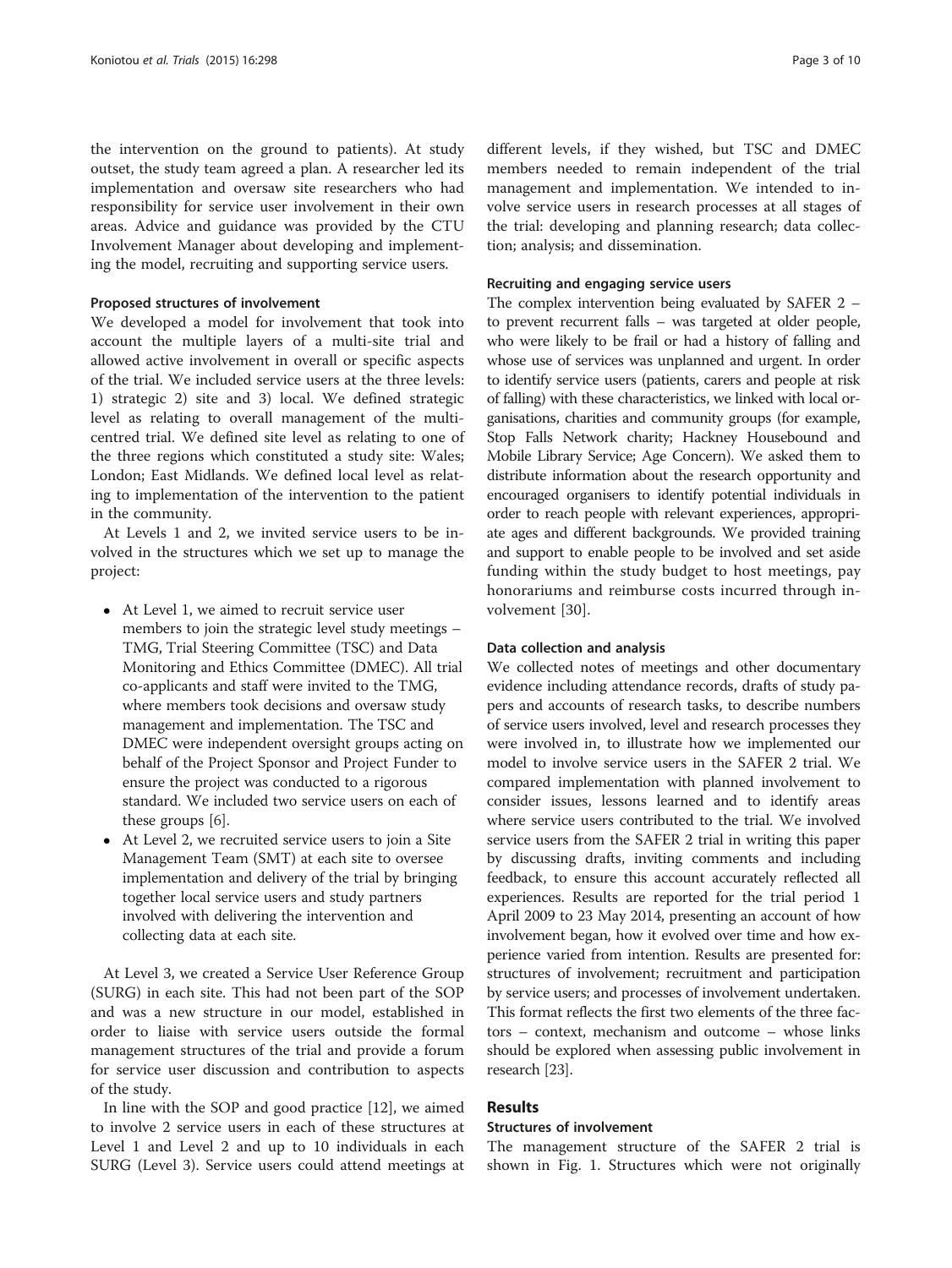<span id="page-3-0"></span>

planned are outlined in bold in order to distinguish planned from actual arrangements. Service user involvement at and within each level is shown. In addition to the involvement structures planned at study outset, we created Task and Finish (T&F) Groups at strategic level and convened Writing Days throughout the study to plan dissemination, to which all TMG members including service users were invited.

#### Recruitment and participation by service users

At the strategic level (Level 1), we aimed to involve 2 service users in each meeting of the TMG, DMEC and TSC. However, levels of participation were not consistent over the 5 years, with variation in attendance and changes in the individuals involved. Attempts to identify a third, reserve service user to attend when a regular member was unable, were only partially successful because service users reported they found it difficult to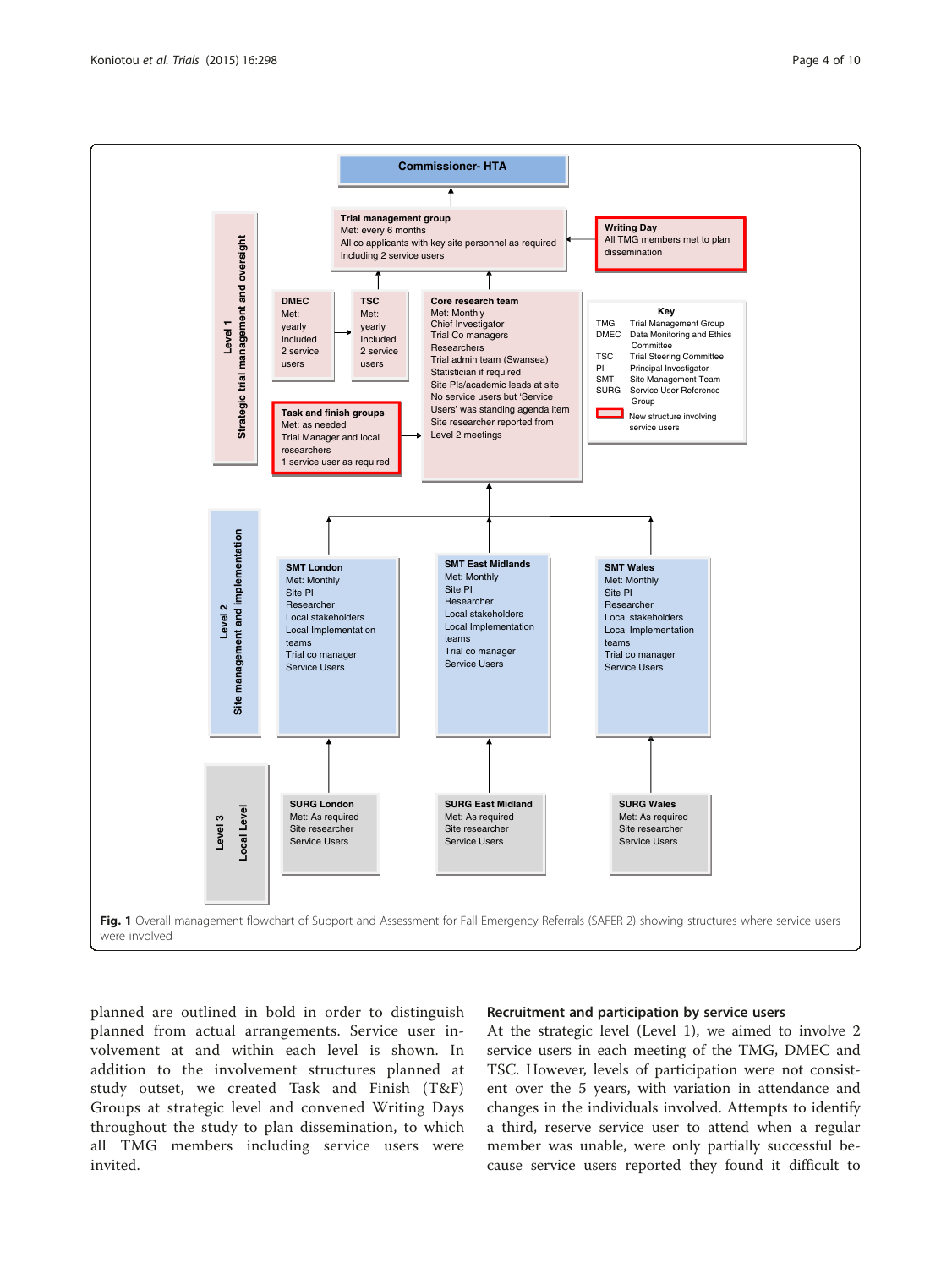<span id="page-4-0"></span>sustain the levels of knowledge and sense of engagement when patterns of involvement were irregular. Service users took part in three of five T&F Groups to: discuss ways of improving response rates to the patient questionnaires; plan and undertake qualitative analysis; hold a one-off monitoring meeting with the HTA funder. We also convened a group to oversee the procedural process of gaining Research and Development permissions; and a technical group to develop the research database. Because of the specialist and technical nature of these two groups, we decided not to involve service users. We held three Writing Days, attended by none, two and one service users, respectively. The first concentrated on developing a publication plan; the second on publications for academic journals and the final report; the third exclusively on the final report.

At the site level (Level 2), service user recruitment was challenging and attendance was inconsistent. Site researchers, who were responsible for recruiting service users to SMT meetings, found this task competed with other research duties (including support for the SURGs). It was also hampered by researchers' levels of confidence and a turn-over of site researchers during the trial and periods between appointments when there was no site researcher. No service users were involved in site management meetings in East Midlands. One service user joined site management meetings in Wales in the last year of the trial. Attendance at London site management

meetings was variable, with one early attendee finding the meeting format overwhelming and attendance onerous because of other caring responsibilities. This coincided with the departure and replacement of the site researcher.

At the local level (Level 3), involvement varied according to the success of different approaches to recruiting members to the SURGs. In Wales, the site researcher reconvened, for one meeting, a group which met for a previous study on a similar topic area [[29\]](#page-8-0). In East Midlands, members of a local service user group, the Sheffield Emergency Care Forum (see [www.secf.org.uk](http://www.secf.org.uk)) met once as part of SAFER 2. In London, the site researcher used skills developed in a previous role and contacts with local charities and service providers (Stop Falls Network charity and Hackney Library Service) to recruit six service users with direct and relevant experience. The group was initiated in the third year of the study and met five times until the study end. SURG members' involvement included helping to design data collection tools, developing patient information and piloting patient interviews. SURG meetings were held at universities (Wales and East Midlands) and community venues (London).

Participation in the 3 levels of involvement is summarised in Table 1.

Study researchers reported that contacts with service users involved in SAFER 2 increased as the research

Table 1 Participation in involvement structures in SAFER 2

| Type of meeting                                              | Number of<br>meetings held | Number (%) of meetings<br>with service users present | Comments                                                                                                                                                      |  |
|--------------------------------------------------------------|----------------------------|------------------------------------------------------|---------------------------------------------------------------------------------------------------------------------------------------------------------------|--|
| Level 1: Strategic involvement                               |                            |                                                      |                                                                                                                                                               |  |
| Trial Management Group (TMG)                                 | 10                         | 8 (80%)                                              | Two service users were invited to each meeting                                                                                                                |  |
| Trial Steering Committee (TSC)                               | 4 (1 per annum)            | 3 (80%)                                              | Initially, one invitee per meeting. Increased to two after second<br>meeting with no service user present                                                     |  |
| Data Monitoring and Ethics<br>Committee (DMEC)               | 6 (1 per annum)            | 6 (100%)                                             | Also increased to two per meeting to keep consistent with TSC                                                                                                 |  |
| Task and Finish (T&F) Group                                  | 5                          | 3(60%)                                               | Two T&F Groups considered very technical and not appropriate<br>for service user involvement                                                                  |  |
| Writing Day                                                  | 3                          | 2(66%)                                               | Service user members of TMG were invited to the writing days                                                                                                  |  |
| Level 2: Site level - Site Management Teams                  |                            |                                                      |                                                                                                                                                               |  |
| Wales                                                        | 18                         | 4 (22%)                                              | One service user attended meetings in later stages of the study                                                                                               |  |
| East Midlands                                                | 8                          | 0                                                    | No service users recruited                                                                                                                                    |  |
| London                                                       | 9                          | 3 (33%)                                              | Initial and later service user attendance                                                                                                                     |  |
| Level 3: Local level - Service User Reference Groups (SURGs) |                            |                                                      |                                                                                                                                                               |  |
| Wales SURG                                                   |                            |                                                      | Eight members met once. Recruited from panel co-ordinated by<br>Age Concern for SAFER 1 study                                                                 |  |
| East Midlands SURG                                           |                            |                                                      | Four members met once. Recruited through Sheffield Emergency<br>Care Forum - service user group linked to Sheffield University                                |  |
| London SURG                                                  |                            |                                                      | Six members met 7 times in years 3, 4, 5. Recruited through Falls<br>Prevention Service, Housing Association, mobile library service for<br>housebound people |  |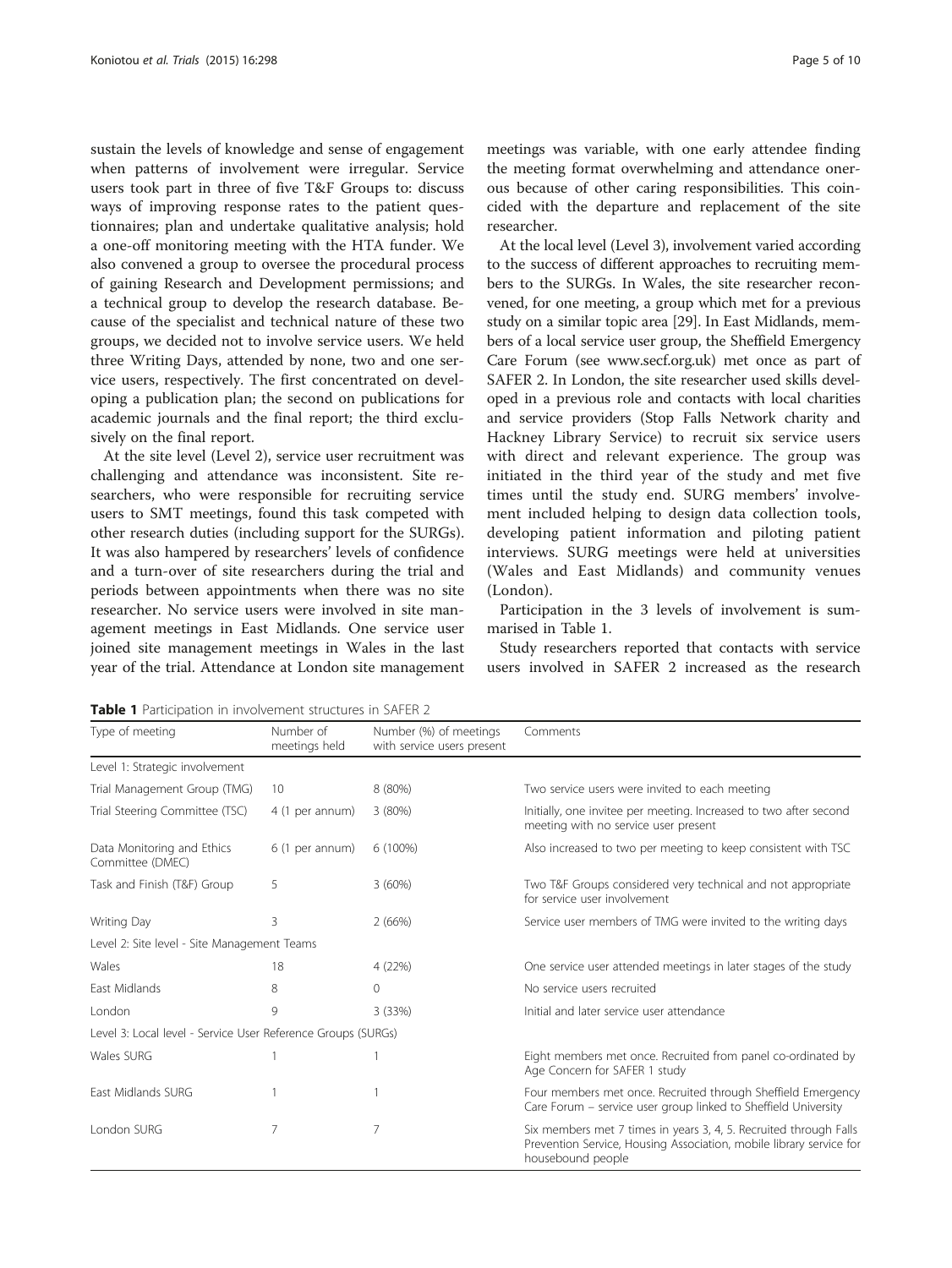team developed ongoing relationships with individual service users. Researchers identified further opportunities to enable service users to contribute to the study through the T&F Groups and Writing Days. The team tried to make meetings as accessible as possible. We paid honoraria and expenses, we chose accessible venues and we always provided refreshments. Teleconferencing and Skype were available for anyone unable to travel. Because our aim was to ensure service users could contribute to different research processes through the 3 levels (see Table [1](#page-4-0)), we were flexible and opportunist in order to capture and consider their views. For example, when poor health prevented a service user member of the TMG from attending meetings, a researcher arranged meetings at his home to gain his views on the data collection tools under discussion. Links between involvement levels and reporting mechanisms are shown in Fig. [1](#page-3-0).

#### Research processes in which service users were involved

We involved service users in research processes at all stages of the research journey: planning and managing research; data collection; data analysis; dissemination. Strategic and study-wide decisions such as agreeing research methods, undertaking analysis and dissemination took place at TMG or strategic T&F meetings. In-depth discussions on recruitment, data collection and data management at SMT meetings, and SURG meetings especially, enabled service users to contribute to the detail of research, such as by role-playing the interview respondent or suggesting ways to improve questionnaire response rates by advising on wording on the patient questionnaire and using coloured paper to ensure it remained obvious and memorable to patients when mixed within a pile of other papers. In the qualitative analysis T&F Group, the service user received guidance and support in order to carry out the same tasks as other team members, reviewing data and highlighting themes and key points for coding data. In addition to identifying themes that were similar to those identified by other team members, he also noted additional themes that the research team had not identified. For example, his patient and carer perspective prompted him to identify the cost of mobility aids as a theme emerging from interview data. All service users were encouraged to be involved in writing this paper, through discussions at SURG meetings and commenting on circulated drafts, in writing or discussion. Research processes which service users were involved in are shown in Table [2.](#page-6-0) In some cases, the same issues were discussed at more than one level.

#### **Discussion**

#### Summary of results

The SAFER 2 trial involved service users in decisionmaking forums across all levels of research management

and implementation at all study sites. Service users were involved at strategic and site levels through management and oversight meetings; at local level through SURGs; and additionally through other task-related meetings. These routes allowed service users, who reflected our vulnerable patient group, to contribute insight to research tasks which researchers would not have gained otherwise. However, involvement was uneven with variation in number and frequency of service user involvement across all meetings, study levels and study locations. Some of this was due to health and availability of service users and we adapted ways to account for this while maintaining our aim to achieve cross-study involvement. Researcher confidence, skills, competing research tasks and availability also limited where and how much we were able to involve service users. That we partially achieved the plan for involvement across all three study sites raises the question of how feasible it actually was to ensure service user collaboration at every stage and forum of the trial. Within our plan, adapted from our CTU's SOP for service user involvement, we identified and implemented new opportunities for service user involvement by creating the SURG. Our approach also evolved in response to the study context and attitudes of researchers, so that we created service user places in T&F Groups and at Writing Days.

#### Strengths and limitations

We have given a descriptive account of how we developed and implemented the SAFER 2 involvement model. Researchers and service users have co-authored this paper. We were not able to collect and report data about the quality of involvement or the experiences of service users, researchers and other partners involved in the trial. These issues were not considered in the planning stages of the trial and, while funding was available to actively involve service users, we did not have a budget to assess processes and experiences concerning this aspect of the study. Thus, we have described, but not evaluated, our involvement model. There remains an opportunity to assess its ability to achieve service user collaboration in a trial and its impact on the research.

#### Implications for practice

Our involvement model provided a framework for service user involvement in a multi-centre trial which can be used in other studies. It highlighted facilitators and barriers affecting the involvement process which we have summarised in Table [3.](#page-7-0) The model incorporated two types of involvement, which we call 'inreach' and 'outreach' types of involvement. In 'inreach' approaches, service users were invited to become partners in the management structures for the trial at strategic or site level. 'Outreach' approaches occurred when members of the research team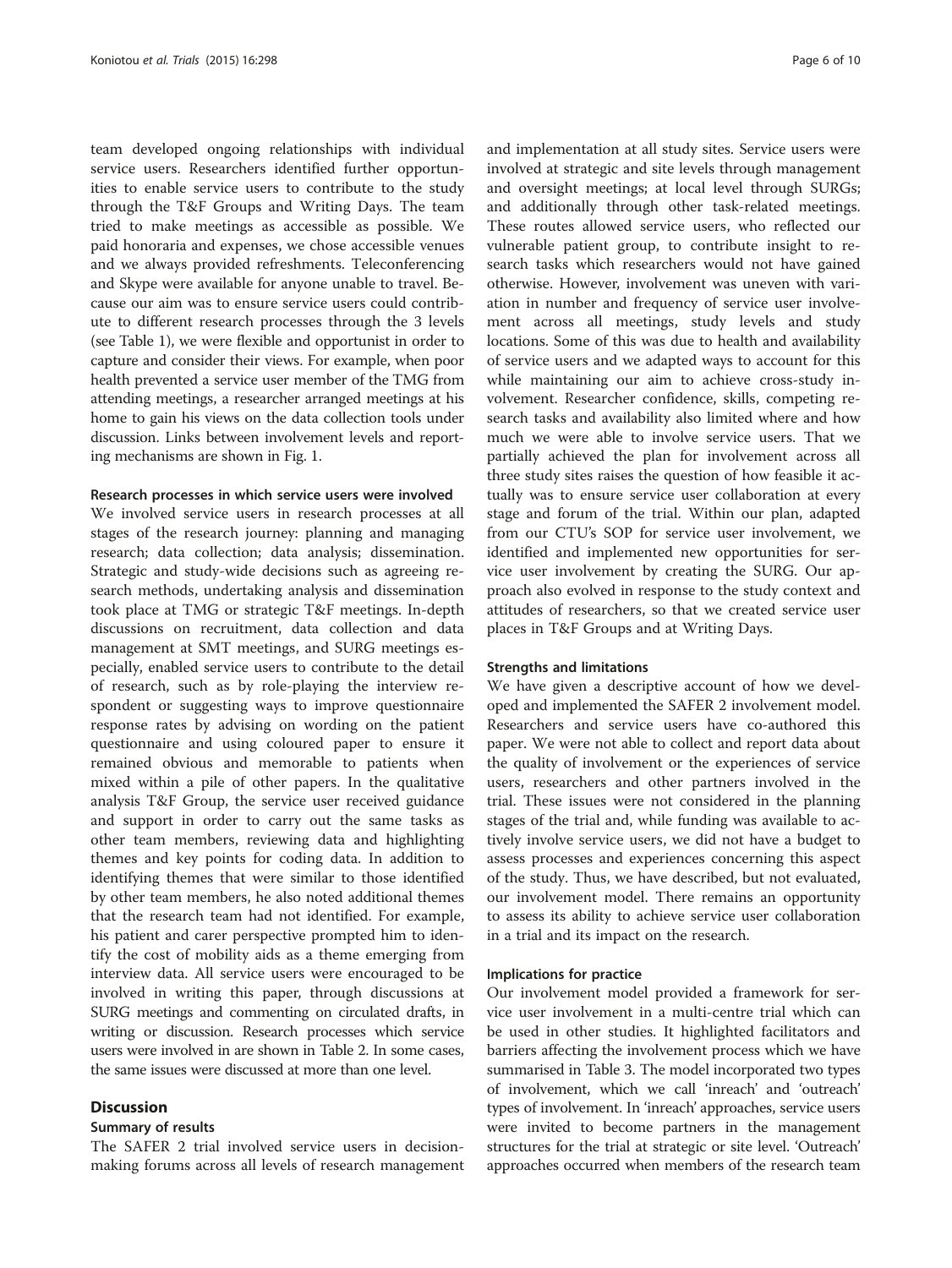| Research stage                 | Research process                                                            | Involvement structure                 |
|--------------------------------|-----------------------------------------------------------------------------|---------------------------------------|
| Planning and managing research | Ensuring delivery of safe, high-quality research against agreed study       | Level 1                               |
|                                | objectives and timescales                                                   | TMG, DMEC, TSC                        |
|                                | Attending the monitoring meeting by study funder                            | Level 1                               |
|                                |                                                                             | T&F one-off meeting                   |
|                                | Reviewing site study progress against timescales                            | Level 2                               |
|                                |                                                                             | <b>SMT</b>                            |
|                                | Developing research database                                                | Level 1                               |
| Data collection                | Developing patient questionnaire and interview schedule                     | Level 1                               |
|                                |                                                                             | <b>TMG</b>                            |
|                                |                                                                             | Level 2                               |
|                                |                                                                             | <b>SMT</b>                            |
|                                | Reviewing and refining draft patient interview schedule                     | Level 1                               |
|                                |                                                                             | <b>TMG</b>                            |
|                                |                                                                             | Level 3                               |
|                                |                                                                             | <b>SURG</b>                           |
|                                | Reviewing and refining draft patient questionnaires                         | Level 3                               |
|                                |                                                                             | <b>SURG</b>                           |
|                                | Identifying ways to improve the completion rate of the patient consent form | Level 1                               |
|                                |                                                                             | T&F Group                             |
|                                |                                                                             | Level 3                               |
|                                |                                                                             | <b>SURG</b>                           |
|                                | Piloting patient interviews                                                 | Level 3                               |
|                                |                                                                             | <b>SURG</b>                           |
|                                | Reviewing and amending site data management challenges                      | Level 2                               |
|                                |                                                                             | SMT                                   |
|                                | Developing patient thank you letters                                        | Level 3                               |
|                                |                                                                             | <b>SURG</b>                           |
| Analysis                       | Reading patient transcripts to identify themes for analysis                 | Level 1                               |
|                                |                                                                             | T&F analysis Group                    |
|                                | Coding data from patient transcripts                                        | Level 1                               |
|                                |                                                                             | T&F analysis Group                    |
|                                | Inputting into interpretation and presentation of findings from             | Level 1                               |
|                                | patient interviews                                                          | T&F analysis Group                    |
| Dissemination                  | Commenting on drafts of final report                                        | Level 1                               |
|                                |                                                                             | <b>TMG</b>                            |
|                                | Contributing to papers, conference presentations and final report           | Level 1                               |
|                                |                                                                             | Writing Day                           |
|                                | Contributing to this paper                                                  | All service users from Levels 1, 2, 3 |

<span id="page-6-0"></span>Table 2 Support and Assessment for Fall Emergency Referrals (SAFER 2) research processes involving service users

DMEC Data Monitoring and Ethics Committee, TMG Trial Management Group, TSC Trial Steering Committee, SURG Service User Reference Group, T&F Task and Finish, SMT Site Management Team

went out to service users in the SURGs to involve them at local level. Links were maintained between the three levels of involvement by the three site-based researchers and through reporting mechanisms. The 'inreach' opportunities appealed to some service users, who chose to

enter into the world of the research teams; for others, the 'outreach' opportunities offered a chance to take part in less formal settings and generally among their peers. The type of setting particularly suited our hard to reach population of older, frail, emergency ambulance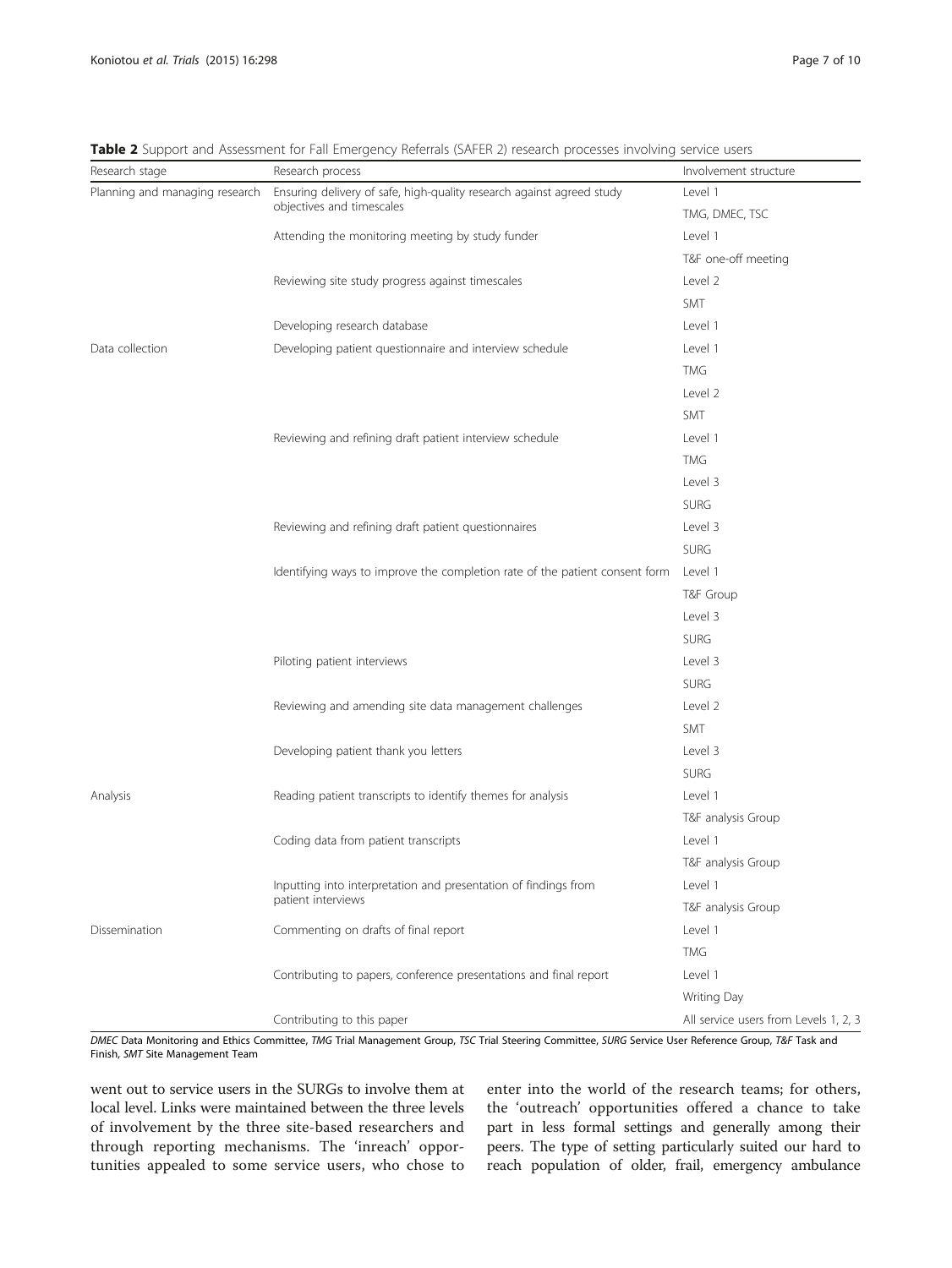<span id="page-7-0"></span>Table 3 Facilitators and barriers to involvement through the Support and Assessment for Fall Emergency Referrals (SAFER 2) model

Facilitators

- Model for multi-level involvement providing structure for flexible approach which adapted to circumstances during the study
- 'Inreach' and 'outreach' involvement opportunities provided opportunities to suit different service users' interest and experience
- Research team support enabled implementation of model
- Service user interest and commitment supported involvement across the study
- Site-based researchers facilitated and supported service user involvement
- Financial resources were available to cover involvement costs
- Barriers
- Service users' health and existing commitments limited their availability
- Technical, scientific and timetable requirements in undertaking and delivering research tempered service users' motivation
- Continuity of involvement due to time between meetings and fluctuating research pace across research stages hindered ability to sustain involvement
- Changes in site researchers and time to recruit qualified replacements reduced resources to support service user involvement leading to involvement gaps at some levels and sites
- Research confidence, skills and competing research duties

service users, who we accessed through our links with local champions. Having the SURGs allowed us to meet these service users more on their terms. Our findings echo advice from INVOLVE [[21](#page-8-0)] and from Tritter and McCallum [\[31](#page-8-0)] who reported: 'effective user involvement must be founded on connections to a multiplicity of individuals and groups and the integration of one-off and more continuous involvement'. Rhodes et al. [[32](#page-9-0)] found that hard to reach users of diabetes services reported feeling more able to honestly advise researchers about evaluation when they met as a separate group.

Involving service users in trials has not been widely reported despite recommendations to involve service users in all types of studies [\[12](#page-8-0), [21](#page-8-0)]. In SAFER 2, we aimed to involve service users through collaboration by supporting and enabling their active involvement in trial decision-making forums. Active involvement at all stages of a trial is the ideal but not always practicable and feasible for people experiencing poor health, unfamiliar with academic terminology or the detail of research processes. It has also been reported to cause stress, illness and just be unachievable for some individuals [[27,](#page-8-0) [33](#page-9-0), [34\]](#page-9-0). The more regular engagement in the London SURG, compared to the other two areas, suggests that tailored support and facilitation skills in the research team may be important in achieving regular attendance and input to a trial [\[24, 27, 28\]](#page-8-0). Service users are a naturally diverse population and optimal approaches to involvement will vary accordingly [\[35](#page-9-0)]. Our experience also confirms that service user involvement in trials is strengthened over time as relationships, skills and knowledge are developed and sustained.

#### Implications for research

Boote et al. [\[22\]](#page-8-0) found that lack of a participatory framework limited involvement in trials. The SAFER 2 model is a framework, within which innovation (such as the SURG) can occur, be documented and assessed. It provides a structured approach to developing knowledge about extending and enhancing involvement in different contexts.

Service users want to influence practice and improve services for future patients [[34, 36](#page-9-0), [37\]](#page-9-0). In our experience, the extended periods between developing a research idea, preparing and submitting a proposal and gaining funding can frustrate and temper motivation. Trials can take several years to complete, further testing sustained involvement. Meanwhile, our experience suggests that the process of involvement benefits from continuity over the period of a trial. The time and input demanded of such a commitment can be onerous for patients and their carers. Future studies should prospectively record and evaluate the involvement processes in a trial to identify the most effective ways of sustaining collaboration and how this affects the research. Resourcing and planning for evaluation should occur alongside study development. Work to develop and report measures of effective involvement is advancing [[25](#page-8-0), [38](#page-9-0)–[41](#page-9-0)] and should be considered when planning, evaluating and reporting involvement in trials.

#### Conclusion

In the SAFER 2 trial, we have shown how it is feasible and achievable for patients, carers and potential patients to collaborate in a multi-centre trial of a complex intervention. A standard model of involvement can be tailored to suit any particular trial and a flexible approach can assist in incorporating the complexities of a multisite study. Our approach allowed variations and adjustments to be made to the model across study sites and study levels. Tiers of involvement provided opportunities for people to be involved at strategic, site or local level where it best suited their health, location, skills and expertise. However, we found attendance at meetings was difficult for some service users, thus showing a need for flexibility, commitment and skills in the study team to sustain inclusion. We offer our involvement experience as a model for other trials to base their work on and from which to extend and evaluate collaboration with service users in trials.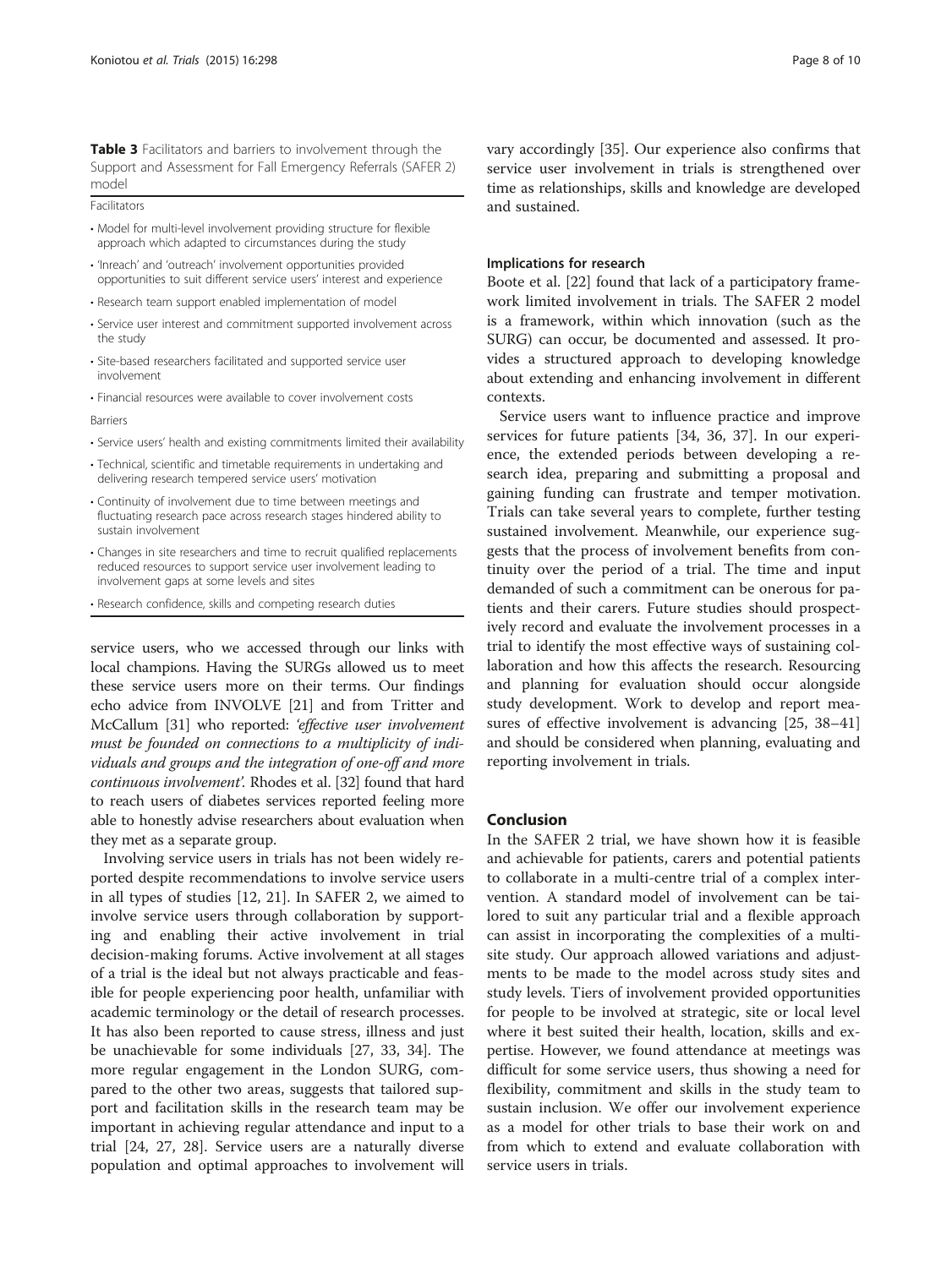#### <span id="page-8-0"></span>**Abbreviations**

C-RCT: cluster-randomised controlled trial; CTU: Clinical Trials Unit; DMEC: Data Monitoring and Ethics Committee; ED: emergency department; NHS: National Health Service; NIHR HTA: National Institute for Health Research Health Technology Assessment; SAFER: Support and Assessment for Fall Emergency Referrals; SMT: Site Management Team; SOP: Standard Operating Procedure; SURG: Service User Reference Group; T&F: Task and Finish; TDG: Trial Development Group; TMG: Trial Management Group; TSC: Trial Steering Committee.

#### Competing interests

All authors declare that they have no competing interests.

#### Authors' contributions

MK, RC, JP and SG supported service user involvement in SAFER 2 as site researchers and trial co-managers; HS led the SAFER 2 trial; AT and CG contributed service user perspectives to managing and conducting the trial; BAE provided advice and guidance about involving service users; MK, RC, RF, CG, SG, MH, SM, AP, JP, NS, AT and HS collaborated in SAFER 2; BAE led drafting of the paper and coordinated co-author contributions; AP and MK made substantial contributions to drafting the paper; RC, RF, CG, SG, MH, SM, JP, NS, AT and HS contributed to the final manuscript. All authors read and approved the final manuscript.

#### Acknowledgments

The authors thank the service user members who have contributed to all aspects of the trial and to this paper. This trial was funded by the NIHR Health Technology Assessment programme.

#### Author details

<sup>1</sup>Institute of Life Science, College of Medicine, Swansea University, Swansea, UK. <sup>2</sup>School of Health and Related Research, University of Sheffield, Sheffield, UK. <sup>3</sup> London Ambulance Service, London, UK. <sup>4</sup> Community Library Service (Home Visits) Hackney Libraries, London, UK. <sup>5</sup>Faculty of Health, Social Care and Education, Kingston University and St George's, University of London, London, UK. <sup>6</sup>Community and Health Research Unit, School of Health & Social Care, University of Lincoln, London, UK.

#### Received: 23 March 2015 Accepted: 26 June 2015 Published online: 10 July 2015

#### References

- 1. Gamble C, Dudley L, Allam A, Bell P, Goodare H, Hanley B, et al. Patient and public involvement in the early stages of clinical trial development: a systematic cohort investigation. BMJ Open. 2014;4(7), e005234. doi:[10.1136/](http://dx.doi.org/10.1136/bmjopen-2014-005234) [bmjopen-2014-005234.](http://dx.doi.org/10.1136/bmjopen-2014-005234)
- 2. Boote J, Wong R, Booth A. 'Talking the talk or walking the walk?' A bibliometric review of the literature on public involvement in health research published between 1995 and 2009. Health Expect. 2012;18(1):44–57. doi:[10.1111/hex.12007](http://dx.doi.org/10.1111/hex.12007).
- 3. Staley K. Exploring impact: public involvement in NHS, public health and social care research. National Institute for Health Research; 2009
- 4. Department of Health. Choosing health: making healthy choices easier. 2004. [http://webarchive.nationalarchives.gov.uk/+/dh.gov.uk/en/](http://webarchive.nationalarchives.gov.uk/+/dh.gov.uk/en/publicationsandstatistics/publications/publicationspolicyandguidance/dh_4094550) [publicationsandstatistics/publications/publicationspolicyandguidance/](http://webarchive.nationalarchives.gov.uk/+/dh.gov.uk/en/publicationsandstatistics/publications/publicationspolicyandguidance/dh_4094550) [dh\\_4094550.](http://webarchive.nationalarchives.gov.uk/+/dh.gov.uk/en/publicationsandstatistics/publications/publicationspolicyandguidance/dh_4094550) Accessed 23 February 2015.
- 5. Department of Health. Our health, our care, our say. White paper 2006. [https://www.gov.uk/government/uploads/system/uploads/](https://www.gov.uk/government/uploads/system/uploads/attachment_data/file/272238/6737.pdf) [attachment\\_data/file/272238/6737.pdf.](https://www.gov.uk/government/uploads/system/uploads/attachment_data/file/272238/6737.pdf) Accessed 15 April 2014.
- 6. Department of Health. Best Research for Best Health: a new national health research strategy. 2006. [https://www.gov.uk/government/publications/best](https://www.gov.uk/government/publications/best-research-for-besthealth-a-new-national-health-research-strategy)[research-for-besthealth-a-new-national-health-research-strategy.](https://www.gov.uk/government/publications/best-research-for-besthealth-a-new-national-health-research-strategy) Accessed 23 February 2015.
- 7. Department of Health. Equity and excellence: Liberating the NHS. 2010. [https://www.gov.uk/government/uploads/system/uploads/](https://www.gov.uk/government/uploads/system/uploads/attachment_data/file/213823/dh_117794.pdf) [attachment\\_data/file/213823/dh\\_117794.pdf.](https://www.gov.uk/government/uploads/system/uploads/attachment_data/file/213823/dh_117794.pdf) Accessed 23 January 2014.
- Welsh Assembly Government. Research Governance Framework for Health and Social Care. Second Edition. 2009. [http://www.wales.nhs.uk/sites3/](http://www.wales.nhs.uk/sites3/Documents/952/Research%20Governance%20Framework%202009%20(English)1.pdf) [Documents/952/](http://www.wales.nhs.uk/sites3/Documents/952/Research%20Governance%20Framework%202009%20(English)1.pdf) [Research%20Governance%20Framework%202009%20\(English\)1.pdf](http://www.wales.nhs.uk/sites3/Documents/952/Research%20Governance%20Framework%202009%20(English)1.pdf).

Accessed 23 February 2015.

- 9. Consumers Health Forum of Australia. Revised Statement on Consumer and Community Involvement in Health and Medical Research 2014. [http://](http://consultations.nhmrc.gov.au/public_consultations/consumer_involvement) [consultations.nhmrc.gov.au/public\\_consultations/consumer\\_involvement](http://consultations.nhmrc.gov.au/public_consultations/consumer_involvement). Accessed 10 June 2015.
- 10. National Institute for Health Research. Going the Extra Mile a strategic review of public involvement in the National Institute for Health Research. [http://www.nihr.ac.uk/newsroom/get-involved-news/going-the-extra-mile-a](http://www.nihr.ac.uk/newsroom/get-involved-news/going-the-extra-mile-a-strategic-review-of-public-involvement-in-the-national-institute-for-health-research/2739)[strategic-review-of-public-involvement-in-the-national-institute-for-health](http://www.nihr.ac.uk/newsroom/get-involved-news/going-the-extra-mile-a-strategic-review-of-public-involvement-in-the-national-institute-for-health-research/2739)[research/2739](http://www.nihr.ac.uk/newsroom/get-involved-news/going-the-extra-mile-a-strategic-review-of-public-involvement-in-the-national-institute-for-health-research/2739). Accessed 10 June 2015.
- 11. National Institutes of Health. Public Involvement with NIH. [http://www.](http://www.nih.gov/about/getinvolved/publicinvolvement.htm) [nih.gov/about/getinvolved/publicinvolvement.htm](http://www.nih.gov/about/getinvolved/publicinvolvement.htm). Accessed 10 June 2015.
- 12. INVOLVE. Eastleigh. Briefing notes for researchers: involving the public in NHS, public health and social care research. 2012. [http://www.invo.org.uk/](http://www.invo.org.uk/posttypepublication/involve-briefing-notesfor-researchers/) [posttypepublication/involve-briefing-notesfor-researchers/](http://www.invo.org.uk/posttypepublication/involve-briefing-notesfor-researchers/). Accessed 14 May 2014.
- 13. Boote J, Telford R, Cooper C. Consumer involvement in health research: a review and research agenda. Health Policy. 2002;61(2):213–36.
- 14. Entwistle VA, Renfrew MJ, Yearley S, Forrester J, Lamont T. Lay perspectives: advantages for health research. BMJ. 1998;316(7129):463–6.
- 15. Chalmers I. A guide to patient-led good controlled trials. Lancet. 2000;356(9231):774. doi[:10.1016/s0140-6736\(05\)73681-3](http://dx.doi.org/10.1016/s0140-6736(05)73681-3).
- 16. Oliver SR, Rees RW, Clarke-Jones L, Milne R, Oakley AR, Gabbay J, et al. A multidimensional conceptual framework for analysing public involvement in health services research. Health Expect. 2008;11(1):72–84. doi[:10.1111/j.1369-7625.2007.00476.x](http://dx.doi.org/10.1111/j.1369-7625.2007.00476.x).
- 17. Trivedi P, Wykes T. From passive subjects to equal partners: qualitative review of user involvement in research. Br J Psychiatry. 2002;181:468–72.
- 18. Thorne L, Purtell R, Baxter L. Knowing How: a guide to getting involved in research. Folk Us: University of Exeter; 2001.
- 19. Mental Health Research Network. Good Practice Guidance for Involving People with Experience of Mental Health Problems in Research. 2013. [http://www.rdssw.nihr.ac.uk/documents/NIHR\\_MHRN\\_Involving\\_](http://www.rdssw.nihr.ac.uk/documents/NIHR_MHRN_Involving_Mental_Health_Problems_Research2013.pdf) [Mental\\_Health\\_Problems\\_Research2013.pdf.](http://www.rdssw.nihr.ac.uk/documents/NIHR_MHRN_Involving_Mental_Health_Problems_Research2013.pdf) Accessed 23 February 2015.
- 20. Evans BA, Bedson E, Bell P, Hutchings H, Lowes L, Rea D, et al. Involving service users in trials: developing a standard operating procedure. Trials. 2013;14:219. doi[:10.1186/1745-6215-14-219](http://dx.doi.org/10.1186/1745-6215-14-219).
- 21. INVOLVE. Public involvement in clinical trials: Supplement to the briefing notes for researchers. 2012. [http://www.nihr.ac.uk/get-involved/](http://www.nihr.ac.uk/get-involved/INVOLVEpublicinvolvementinclinicaltrialsBriefingnotes2012.pdf) [INVOLVEpublicinvolvementinclinicaltrialsBriefingnotes2012.pdf](http://www.nihr.ac.uk/get-involved/INVOLVEpublicinvolvementinclinicaltrialsBriefingnotes2012.pdf). Accessed 23 February 2015.
- 22. Boote J, Baird W, Sutton A. Public involvement in the design and conduct of clinical trials: a review. Int J Interdiscip Soc Sci. 2011;5:91–111.
- 23. Staley K, Buckland SA, Hayes H, Tarpey M. The missing links': understanding how context and mechanism influence the impact of public involvement in research. Health Expect. 2014;17(6):755–64. doi:[10.1111/hex.12017](http://dx.doi.org/10.1111/hex.12017).
- 24. Brett J, Staniszewska S, Mockford C, Herron-Marx S, Hughes J, Tysall C, et al. Mapping the impact of patient and public involvement on health and social care research: a systematic review. Health Expect. 2014;17(5):637–50. doi[:10.1111/j.1369-7625.2012.00795.x](http://dx.doi.org/10.1111/j.1369-7625.2012.00795.x).
- 25. Wright D, Foster C, Amir Z, Elliott J, Wilson R. Critical appraisal guidelines for assessing the quality and impact of user involvement in research. Health Expect. 2010;13(4):359–68.
- 26. Telford R, Boote JD, Cooper CL. What does it mean to involve consumers successfully in NHS research? A consensus study. Health Expect. 2004;7(3):209–20.
- 27. Stevens T, Wilde D, Hunt J, Ahmedzai SH. Overcoming the challenges to consumer involvement in cancer research. Health Expect. 2003;6(1):81–8.
- 28. INVOLVE. Strategies for diversity and inclusion in public involvement: Supplement to the briefing notes for researchers. 2012. [http://www.invo.](http://www.invo.org.uk/wpcontent/uploads/2014/10/INVOLVE_Inclusion_Supplement_links-updated-July-2014-WEB.pdf) [org.uk/wpcontent/uploads/2014/10/INVOLVE\\_Inclusion\\_Supplement\\_](http://www.invo.org.uk/wpcontent/uploads/2014/10/INVOLVE_Inclusion_Supplement_links-updated-July-2014-WEB.pdf) [links-updated-July-2014-WEB.pdf](http://www.invo.org.uk/wpcontent/uploads/2014/10/INVOLVE_Inclusion_Supplement_links-updated-July-2014-WEB.pdf). Accessed 23 February 2015.
- 29. Snooks HA, Carter B, Dale J, Foster T, Humphreys I, Logan PA, et al. Support and Assessment for Fall Emergency Referrals (SAFER 1): cluster randomised trial of computerised clinical decision support for paramedics. PLoS One. 2014;9(9), e106436. doi:[10.1371/journal.pone.0106436.](http://dx.doi.org/10.1371/journal.pone.0106436)
- 30. INVOLVE. Payment and reimbursement rates for public involvement. 2010. [http://www.invo.org.uk/wpcontent/uploads/2012/11/INVOLVEPayment-](http://www.invo.org.uk/wpcontent/uploads/2012/11/INVOLVEPayment-Guiderev2012.pdf)[Guiderev2012.pdf.](http://www.invo.org.uk/wpcontent/uploads/2012/11/INVOLVEPayment-Guiderev2012.pdf) Accessed 23 February 2015.
- 31. Tritter JQ, McCallum A. The snakes and ladders of user involvement: moving beyond Arnstein. Health Policy. 2006;76(2):156–68. doi[:10.1016/](http://dx.doi.org/10.1016/j.healthpol.2005.05.008) [j.healthpol.2005.05.008.](http://dx.doi.org/10.1016/j.healthpol.2005.05.008)